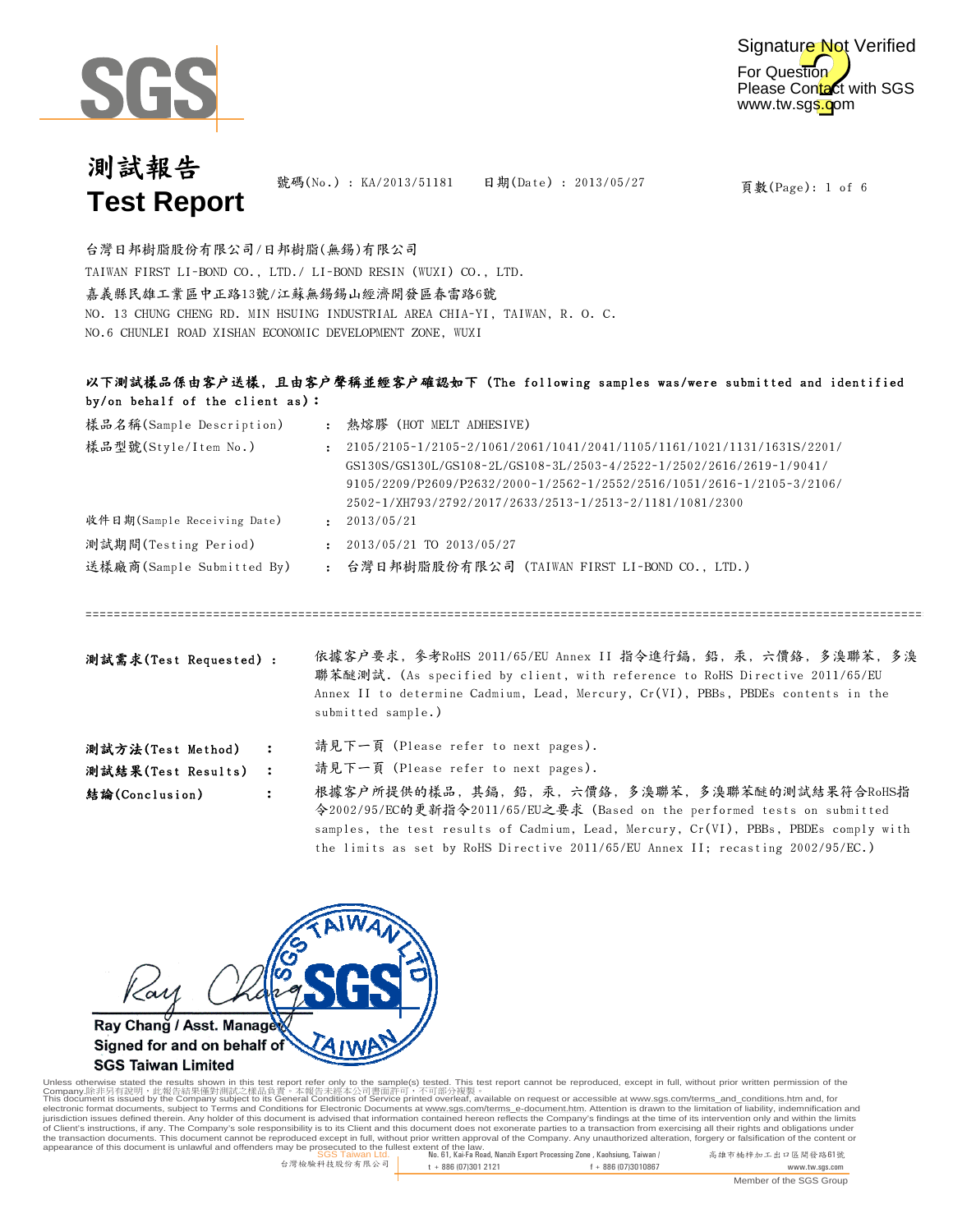

號碼(No.): KA/2013/51181 日期(Date): 2013/05/27

頁數(Page): 2 of 6

嘉義縣民雄工業區中正路13號/江蘇無錫錫山經濟開發區春雷路6號 NO. 13 CHUNG CHENG RD. MIN HSUING INDUSTRIAL AREA CHIA-YI, TAIWAN, R. O. C. NO.6 CHUNLEI ROAD XISHAN ECONOMIC DEVELOPMENT ZONE, WUXI 台灣日邦樹脂股份有限公司/日邦樹脂(無錫)有限公司 TAIWAN FIRST LI-BOND CO., LTD./ LI-BOND RESIN (WUXI) CO., LTD.

### 測試結果(Test Results)

: 測試部位(PART NAME)No.1 白色 HOT MELT ADHESIVE (WHITE HOT MELT ADHESIVE)

| 測試項目<br>(Test Items)             | 單位<br>$(\text{Unit})$ | 測試方法<br>(Method)                                                                                                | 方法偵測<br>極限値<br>(MDL) | 結果<br>(Result)<br>No.1 | 法規<br>限值<br>(Limit)      |
|----------------------------------|-----------------------|-----------------------------------------------------------------------------------------------------------------|----------------------|------------------------|--------------------------|
| 编 / Cadmium (Cd)                 | mg/kg                 | 參考IEC 62321: 2008方法, 以感應耦合電漿<br>原子發射光譜儀檢測. / With reference to<br>IEC 62321: 2008 and performed by ICP-<br>AES. | $\overline{2}$       | n.d.                   | 100                      |
| 鉛 / Lead (Pb)                    | mg/kg                 | 參考IEC 62321: 2008方法, 以感應耦合電漿<br>原子發射光譜儀檢測. / With reference to<br>IEC 62321: 2008 and performed by ICP-<br>AES. | 2                    | n.d.                   | 1000                     |
| 汞 / Mercury (Hg)                 | mg/kg                 | 參考IEC 62321: 2008方法, 以感應耦合電漿<br>原子發射光譜儀檢測. / With reference to<br>IEC 62321: 2008 and performed by ICP-<br>AES. | 2                    | n.d.                   | 1000                     |
| 六價络 / Hexavalent Chromium Cr(VI) | mg/kg                 | 參考IEC 62321: 2008方法, 以UV-VIS檢測. /<br>With reference to IEC 62321: 2008 and<br>performed by UV-VIS.              | 2                    | n.d.                   | 1000                     |
| 多溴聯苯總和 / Sum of PBBs             | mg/kg                 |                                                                                                                 | $\equiv$             | n.d.                   | 1000                     |
| 一溴聯苯 / Monobromobiphenyl         | mg/kg                 |                                                                                                                 | 5                    | n.d.                   | $\overline{\phantom{0}}$ |
| 二溴聯苯 / Dibromobiphenyl           | mg/kg                 |                                                                                                                 | 5                    | n.d.                   |                          |
| 三溴聯苯 / Tribromobiphenyl          | mg/kg                 |                                                                                                                 | 5                    | n.d.                   | $\overline{a}$           |
| 四溴聯苯 / Tetrabromobiphenyl        | mg/kg                 | 參考IEC 62321: 2008方法, 以氣相層析/質譜                                                                                   | 5                    | n.d.                   | $\equiv$                 |
| 五溴聯苯 / Pentabromobiphenyl        | mg/kg                 | 儀檢測. / With reference to IEC 62321:                                                                             | 5                    | n.d.                   | $\overline{\phantom{a}}$ |
| 六溴聯苯 / Hexabromobiphenyl         | mg/kg                 | 2008 and performed by GC/MS.                                                                                    | 5                    | n.d.                   |                          |
| 七溴聯苯 / Heptabromobiphenyl        | mg/kg                 |                                                                                                                 | 5                    | n.d.                   | ÷.                       |
| 入溴聯苯 / Octabromobiphenyl         | mg/kg                 |                                                                                                                 | 5                    | n.d.                   | $\overline{\phantom{a}}$ |
| 九溴聯苯 / Nonabromobiphenyl         | mg/kg                 |                                                                                                                 | 5                    | n.d.                   |                          |
| 十溴聯苯 / Decabromobiphenyl         | mg/kg                 |                                                                                                                 | 5                    | n.d.                   | $\overline{\phantom{a}}$ |

Unless otherwise stated the results shown in this test report refer only to the sample(s) tested. This test report cannot be reproduced, except in full, without prior written permission of the<br>Company.除非另有設明,此當告決事例測測 in of Client's instructions, if any. The Company's sole responsibility is to its Client and this document does not exonerate parties to a transaction from exercising all their rights and obligations under<br>the transaction docu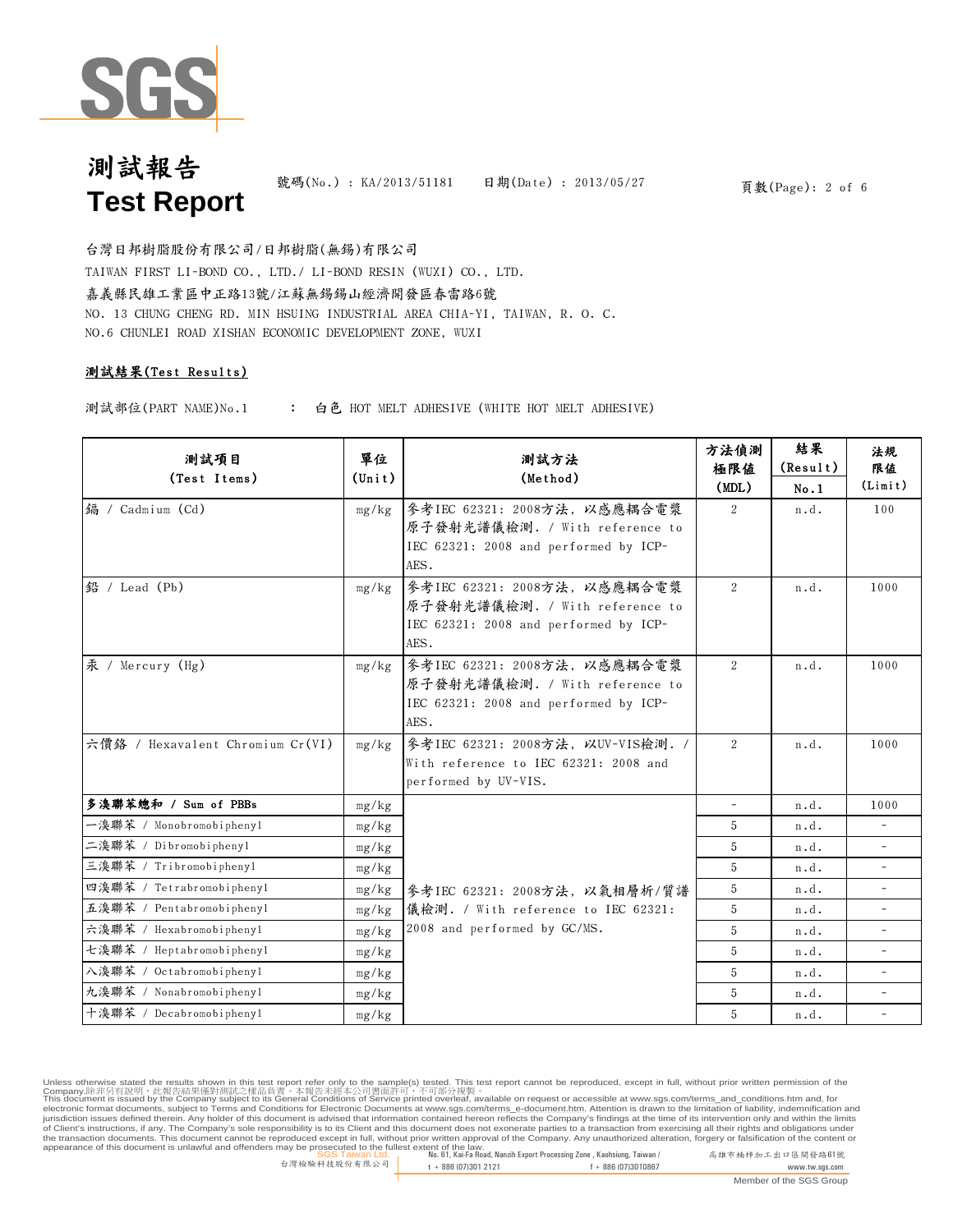

號碼(No.): KA/2013/51181 日期(Date): 2013/05/27

頁數(Page): 3 of 6

台灣日邦樹脂股份有限公司/日邦樹脂(無錫)有限公司

TAIWAN FIRST LI-BOND CO., LTD./ LI-BOND RESIN (WUXI) CO., LTD.

#### 嘉義縣民雄工業區中正路13號/江蘇無錫錫山經濟開發區春雷路6號

NO. 13 CHUNG CHENG RD. MIN HSUING INDUSTRIAL AREA CHIA-YI, TAIWAN, R. O. C.

NO.6 CHUNLEI ROAD XISHAN ECONOMIC DEVELOPMENT ZONE, WUXI

| 测試項目<br>(Test Items)                | 單位<br>$(\text{Unit})$ | 測試方法<br>(Method)                    | 方法偵測<br>極限値<br>(MDL) | 結果<br>(Result)<br>No.1 | 法規<br>限值<br>(Limit) |
|-------------------------------------|-----------------------|-------------------------------------|----------------------|------------------------|---------------------|
| 多溴聯苯醚總和 /<br>Sum of PBDEs           | mg/kg                 |                                     |                      | n.d.                   | 1000                |
| 一溴聯苯醚 / Monobromodiphenyl ether     | mg/kg                 |                                     | 5                    | n.d.                   |                     |
| 二溴聯苯醚 / Dibromodiphenyl ether       | mg/kg                 |                                     | 5                    | n.d.                   |                     |
| 三溴聯苯醚 / Tribromodiphenyl ether      | mg/kg                 |                                     | 5                    | n.d.                   |                     |
| 四溴聯苯醚 / Tetrabromodiphenyl ether    | mg/kg                 | 參考IEC 62321:2008方法,以氣相層析/質譜         | 5                    | n.d.                   |                     |
| 五溴聯苯醚 / Pentabromodiphenyl ether    | mg/kg                 | 儀檢測. / With reference to IEC 62321: | 5                    | n.d.                   |                     |
| 六溴聯苯醚 /<br>Hexabromodiphenyl ether  | mg/kg                 | 2008 and performed by GC/MS.        | 5                    | n.d.                   |                     |
| 七溴聯苯醚 /<br>Heptabromodiphenyl ether | mg/kg                 |                                     | 5                    | n.d.                   |                     |
| 八溴聯苯醚 /<br>Octabromodiphenyl ether  | mg/kg                 |                                     | 5                    | n.d.                   |                     |
| 九溴聯苯醚 /<br>Nonabromodiphenyl ether  | mg/kg                 |                                     | 5                    | n.d.                   |                     |
| 十溴聯苯醚<br>Decabromodiphenyl ether    | mg/kg                 |                                     | 5                    | n.d.                   |                     |

### 備註(Note):

- 1.  $mg/kg = ppm$ ; 0.1wt% = 1000ppm
- 2. n.d. = Not Detected (未檢出)
- 3. MDL = Method Detection Limit (方法偵測極限值)

Unless otherwise stated the results shown in this test report refer only to the sample(s) tested. This test report cannot be reproduced, except in full, without prior written permission of the<br>Company.除非另有設明,此當告決事例測測 in of Client's instructions, if any. The Company's sole responsibility is to its Client and this document does not exonerate parties to a transaction from exercising all their rights and obligations under<br>the transaction docu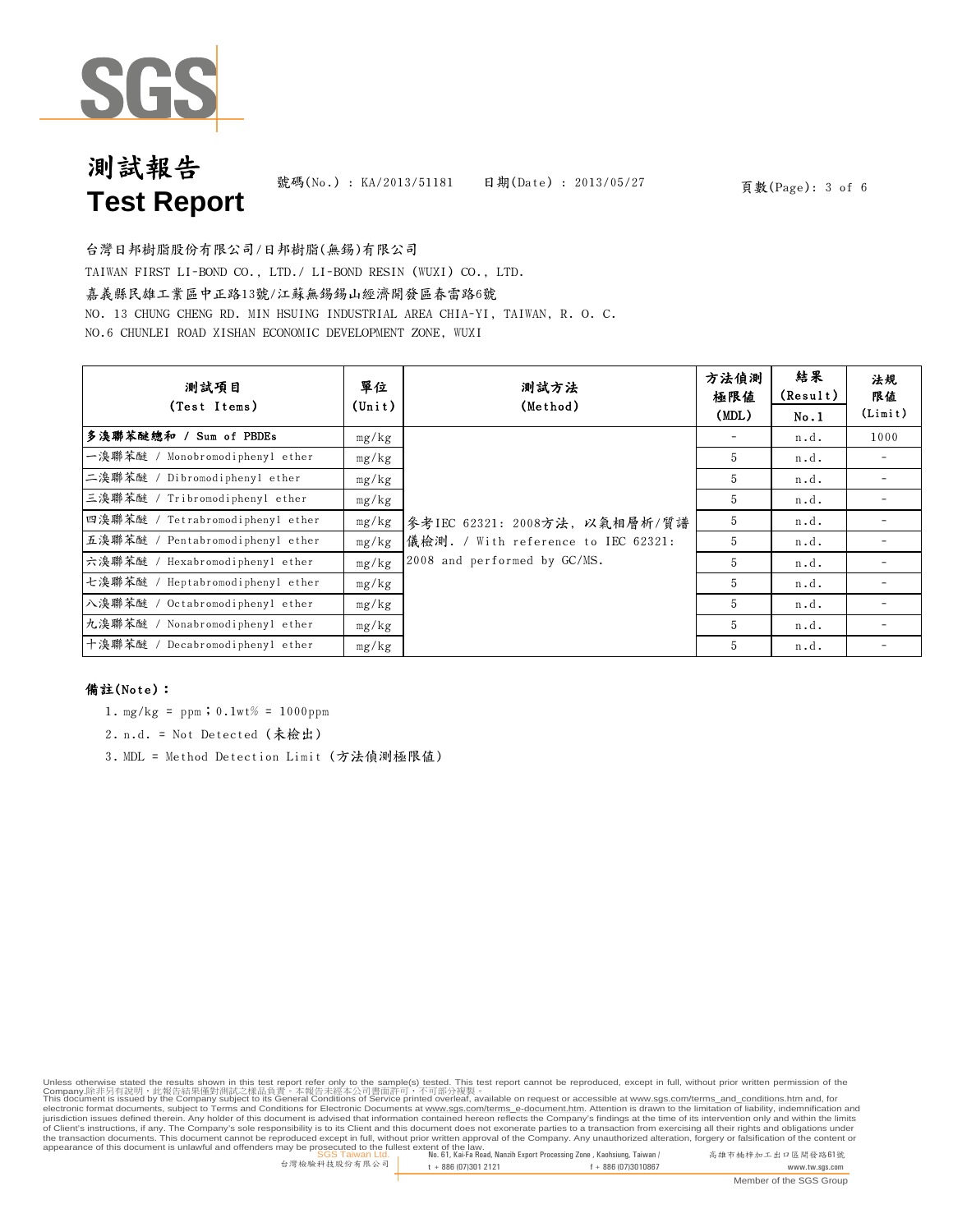

號碼(No.): KA/2013/51181 日期(Date): 2013/05/27

頁數(Page): 4 of 6

台灣日邦樹脂股份有限公司/日邦樹脂(無錫)有限公司

TAIWAN FIRST LI-BOND CO., LTD./ LI-BOND RESIN (WUXI) CO., LTD.

#### 嘉義縣民雄工業區中正路13號/江蘇無錫錫山經濟開發區春雷路6號

NO. 13 CHUNG CHENG RD. MIN HSUING INDUSTRIAL AREA CHIA-YI, TAIWAN, R. O. C. NO.6 CHUNLEI ROAD XISHAN ECONOMIC DEVELOPMENT ZONE, WUXI

- 1) 根據以下的流程圖之條件,樣品已完全溶解。(六價鉻測試方法除外) / These samples were dissolved totally by pre-conditioning method according to below flow chart. ( $Cr<sup>6+</sup>$  test method excluded)
- 2) 測試人員:張俊雄 / Name of the person who made measurement: Alex Chang
- 3) 測試負責人: 張伯睿 / Name of the person in charge of measurement: Ray Chang



**Note\*\***:(1) 針對非金屬材料加入鹼性消化液,加熱至 90~95℃萃取. / For non-metallic material, add alkaline digestion reagent and heat to 90~95℃.

(2) 針對金屬材料加入純水,加熱至沸騰萃取. / For metallic material, add pure water and heat to boiling.

SGS Taiwan Ltd. No. 61, Kai-Fa Road, Nanzih Export Processing Zone , Kaohsiung, Taiwan / 高雄市楠梓加工出口區開發路61號 appearance of this document is unlawful and offenders may be prosecuted to the fullest extent of the law.Unless otherwise stated the results shown in this test report refer only to the sample(s) tested. This test report cannot be reproduced, except in full, without prior written permission of the Company.除非另有說明,此報告結果僅對測試之樣品負責。本報告未經本公司書面許可,不可部分複製。<br>This document is issued by the Company subject to its General Conditions of Service printed overleaf, available on request or accessible at <u>www.sgs.com/terms\_and\_conditi</u> of Client's instructions, if any. The Company's sole responsibility is to its Client and this document does not exonerate parties to a transaction from exercising all their rights and obligations under<br>the transaction docu

台灣檢驗科技股份有限公司 t + 886 (07)301 2121 f + 886 (07)3010867 www.tw.sgs.com

Member of the SGS Group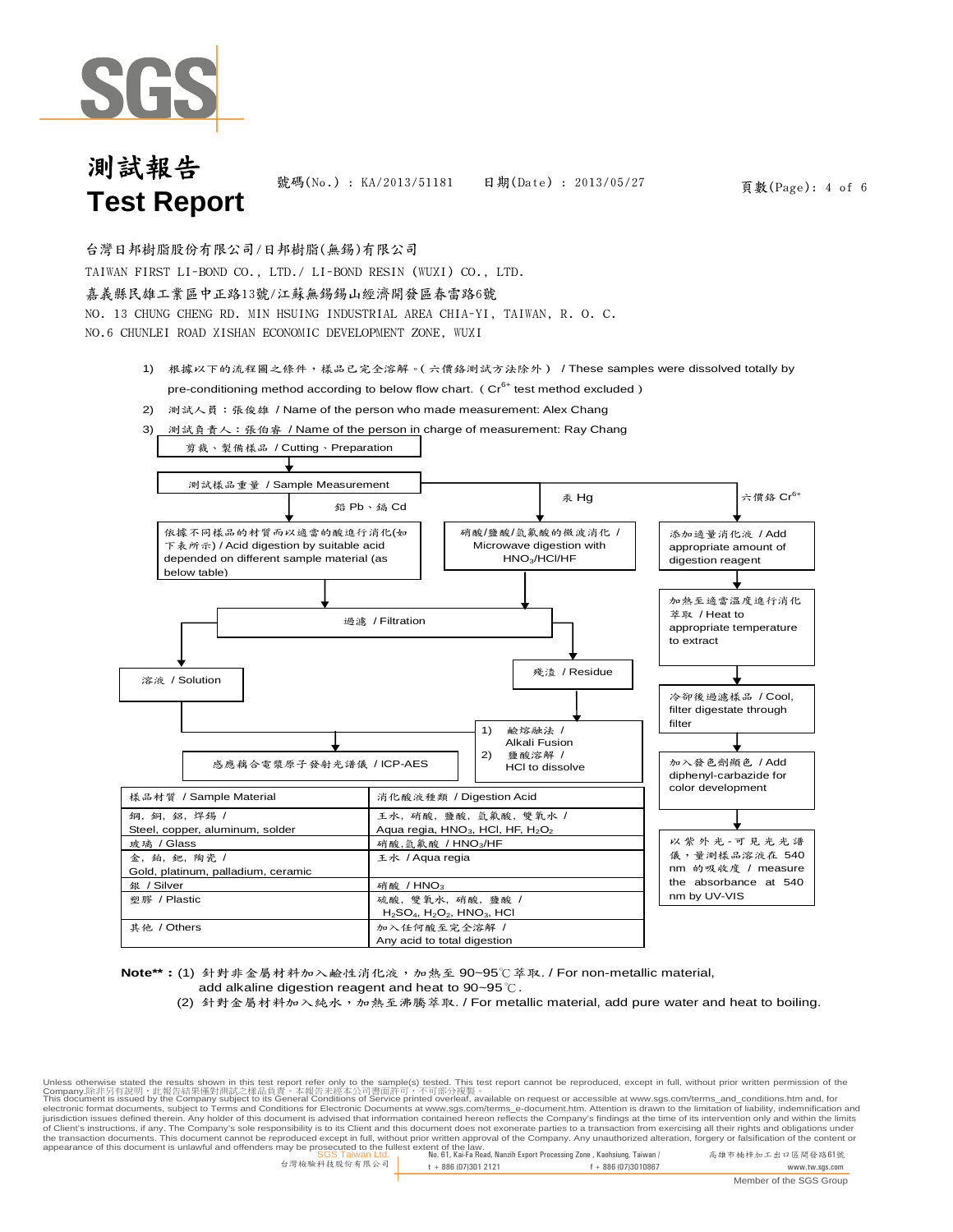

號碼(No.): KA/2013/51181 日期(Date): 2013/05/27

頁數(Page): 5 of 6

嘉義縣民雄工業區中正路13號/江蘇無錫錫山經濟開發區春雷路6號 NO. 13 CHUNG CHENG RD. MIN HSUING INDUSTRIAL AREA CHIA-YI, TAIWAN, R. O. C. NO.6 CHUNLEI ROAD XISHAN ECONOMIC DEVELOPMENT ZONE, WUXI 台灣日邦樹脂股份有限公司/日邦樹脂(無錫)有限公司 TAIWAN FIRST LI-BOND CO., LTD./ LI-BOND RESIN (WUXI) CO., LTD.

### 多溴聯苯/多溴聯苯醚分析流程圖 **/ PBB/PBDE analytical FLOW CHART**

測試人員:曹嘉琪 / Name of the person who made measurement: Anson Tsao

測試負責人: 張伯睿 / Name of the person in charge of measurement: Ray Chang

初次測試程序 / First testing process 選擇性篩檢程序 / Optional screen process ………… 確認程序 / Confirmation process – · – ·▶



Unless otherwise stated the results shown in this test report refer only to the sample(s) tested. This test report cannot be reproduced, except in full, without prior written permission of the

SGS Taiwan Ltd. No. 61, Kai-Fa Road, Nanzih Export Processing Zone , Kaohsiung, Taiwan / 高雄市楠梓加工出口區開發路61號 appearance of this document is unlawful and offenders may be prosecuted to the fullest extent of the law.Company.除非另有說明,此報告結果僅對測試之樣品負責。本報告未經本公司書面許可,不可部分複製。<br>This document is issued by the Company subject to its General Conditions of Service printed overleaf, available on request or accessible at <u>www.sgs.com/terms\_and\_conditi</u> of Client's instructions, if any. The Company's sole responsibility is to its Client and this document does not exonerate parties to a transaction from exercising all their rights and obligations under<br>the transaction docu